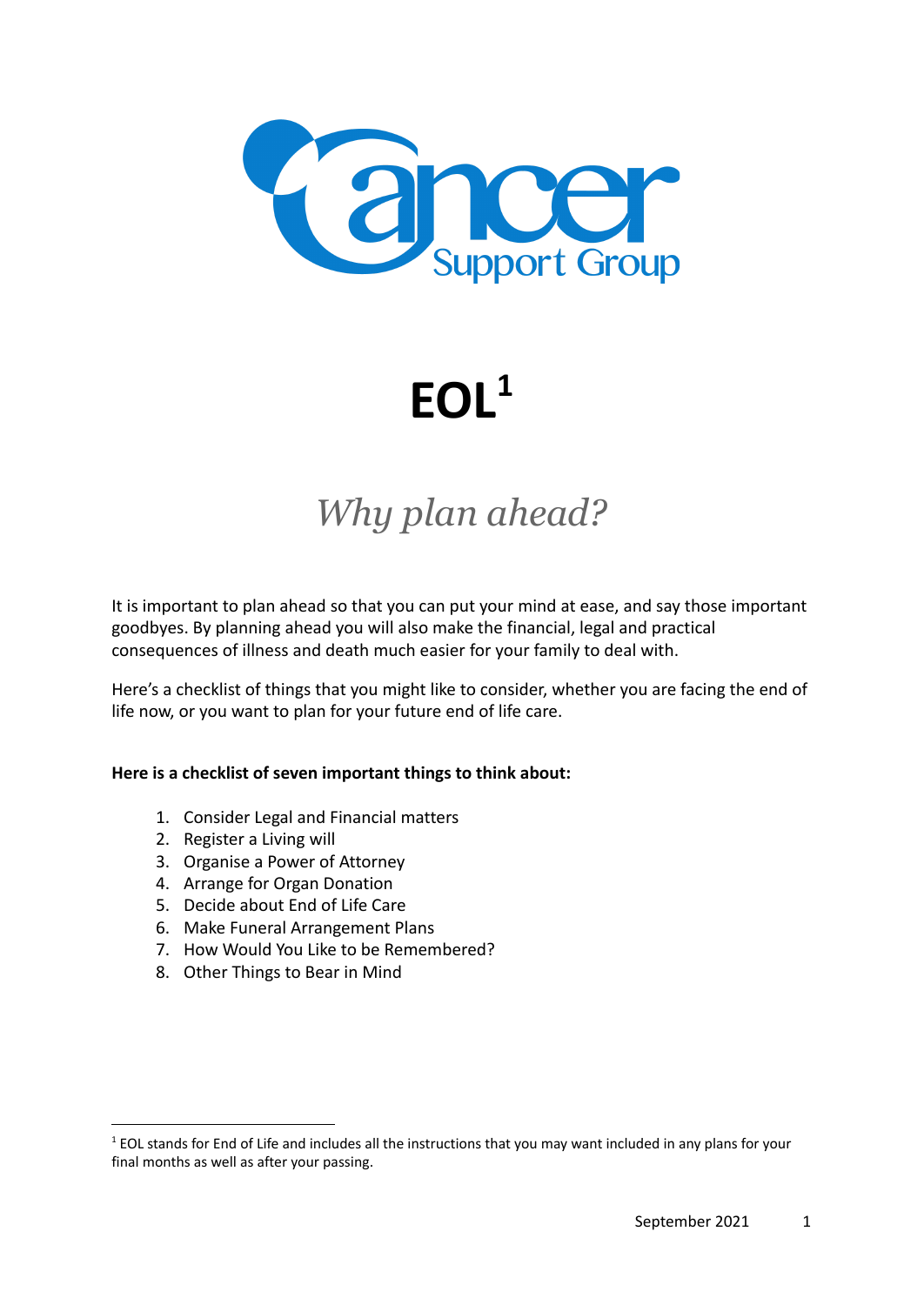# **1. Consider Legal and Financial Matters**

Don't leave chaos behind for others to clear up. This can cause [disputes and arguments](http://dyingmatters.org/page/family-dynamics-when-someone-dying) [between family members](http://dyingmatters.org/page/family-dynamics-when-someone-dying)*.*

So make a will *(testamento)* as soon as possible, taking [legal advice if necessary](http://www.adviceguide.org.uk/england/relationships_e/relationships_death_and_wills_e/wills.htm).

It is important for you to make a Will whether or not you consider you have many possessions or much money. If you die without a will, there are certain rules which dictate how the money, property or possessions should be allocated. This may not be the way that you would have wished your money and possessions to be distributed.

You can find more information on succession laws and Spanish wills here

<https://www.angloinfo.com/how-to/spain/money/pensions-wills/spanish-wills>

### **2. Register a Living Will**

A living will *(voluntades anticipadas)* enables you to tell doctors and health care workers about the type of medical treatment you would want when faced with a serious illness or unexpected accident and you are not able to speak for yourself. Anyone of sound mind and 18 or over can make a living will. In the Baleares you can register your Living Will with the *Registro De Voluntades Anticipadas* to ensure that your medical team can access it.

In the living will you can state your wishes, for example do you wish to be resuscitated or to receive life-prolonging treatment?<sup>2</sup>

In a living will you can also express basic instructions on what you would like to happen after your passing, such as do you want to be cremated or buried, religious or non religious service, organ donation etc.

You can find out more about how to fill in and register a living will here: <https://www.cancersupportmallorca.com/articles/144-living-will>

 $<sup>2</sup>$  There are times when a doctor and the medical team see these treatments are no longer working, in which</sup> case they may decide to withdraw or stop them anyway.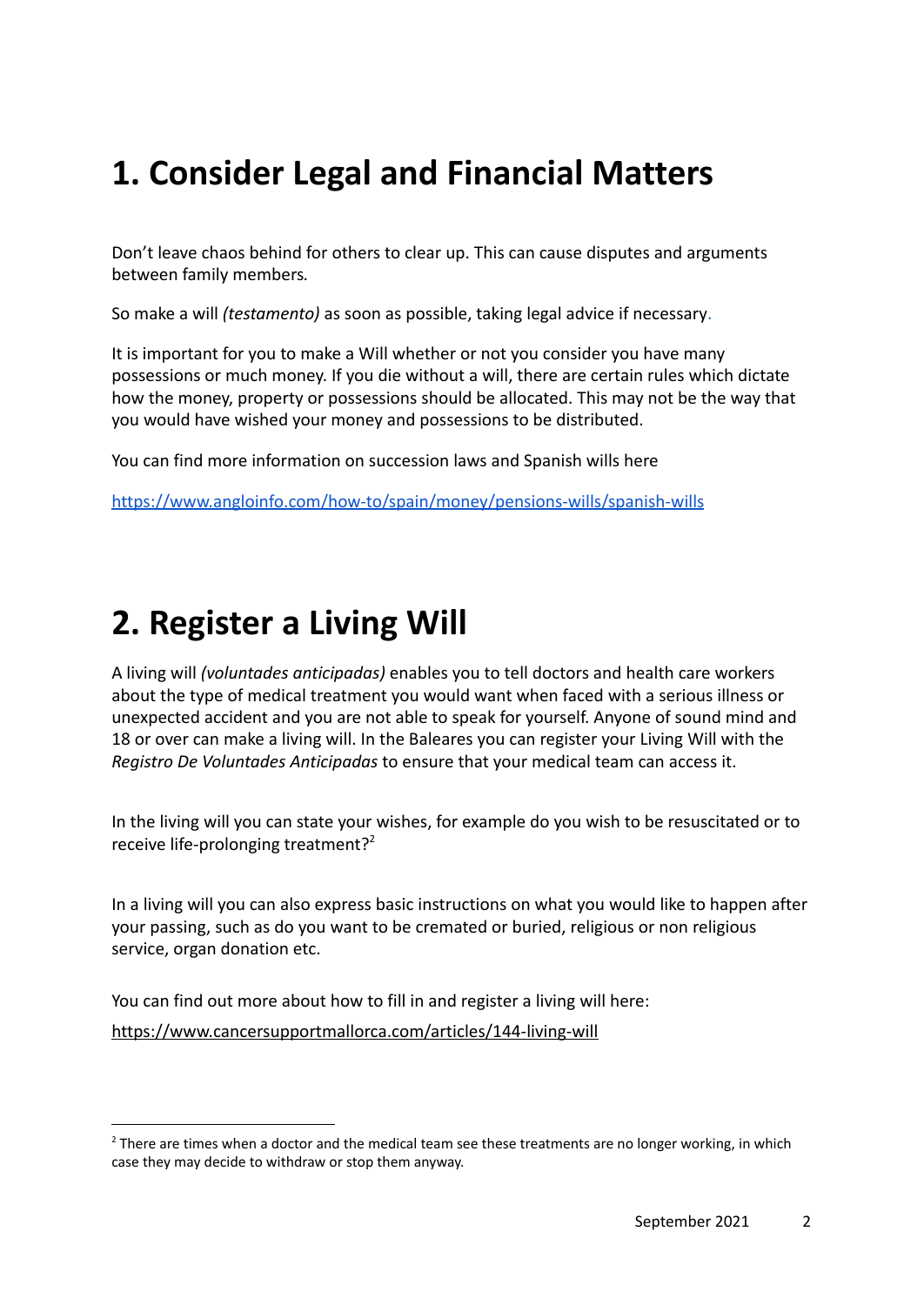# **3. Organise a Power of Attorney (Poder Notarial)**

Organising this is essentia as it means nominating a next of kin (a relative, close friend or solicitor) to take care of your personal finances, property and other assets should you become too ill to do so yourself.

A power of attorney is a legal document which allows anyone of legal age to appoint one or more people to act on their behalf as proxy decision makers in the event of loss of mental capacity.

In Spain there are various different types of power of attorney, allowing the person designated to act on behalf of the individual in different areas, such as legal, financial, etc.

A power of attorney will always need to be signed before a notary to have any effect, it is worth arranging a meeting with your preferred notary who can assess you on the best kind of power of attorney for your needs. The fee is normally about €50.

A notary will only formalise a power of attorney if the individual shows full mental abilities and is able to sign for themselves, therefore this is not something that should be left until the last minute. If a person has their full mental abilities and can express their free will but is physically unable to sign the document, the notary may be willing to sign it with witnesses who are willing to vouch that the individual is of sound mind and that this is his express will.

For a power of attorney to be internationally recognised it must be apostilled, in which case it will be recognised by any country that is governed by The Hague Convention.

### **4. Organ Donation**

You can donate any organ or tissue you choose, including your brain, to help save the lives of others or for medical research and teaching.

While organ donation is addressed in your living will you can also register for a donor card, you can carry this with you in digital or physical format to express your desire, however the card no legal value and your relatives can override it as they are the ones who have to sign the authorisation from, so it is imperative that you inform your family if you want to be a donor so they can respect your wishes.

You can request your donor card here http://www.eresperfectoparaotros.com/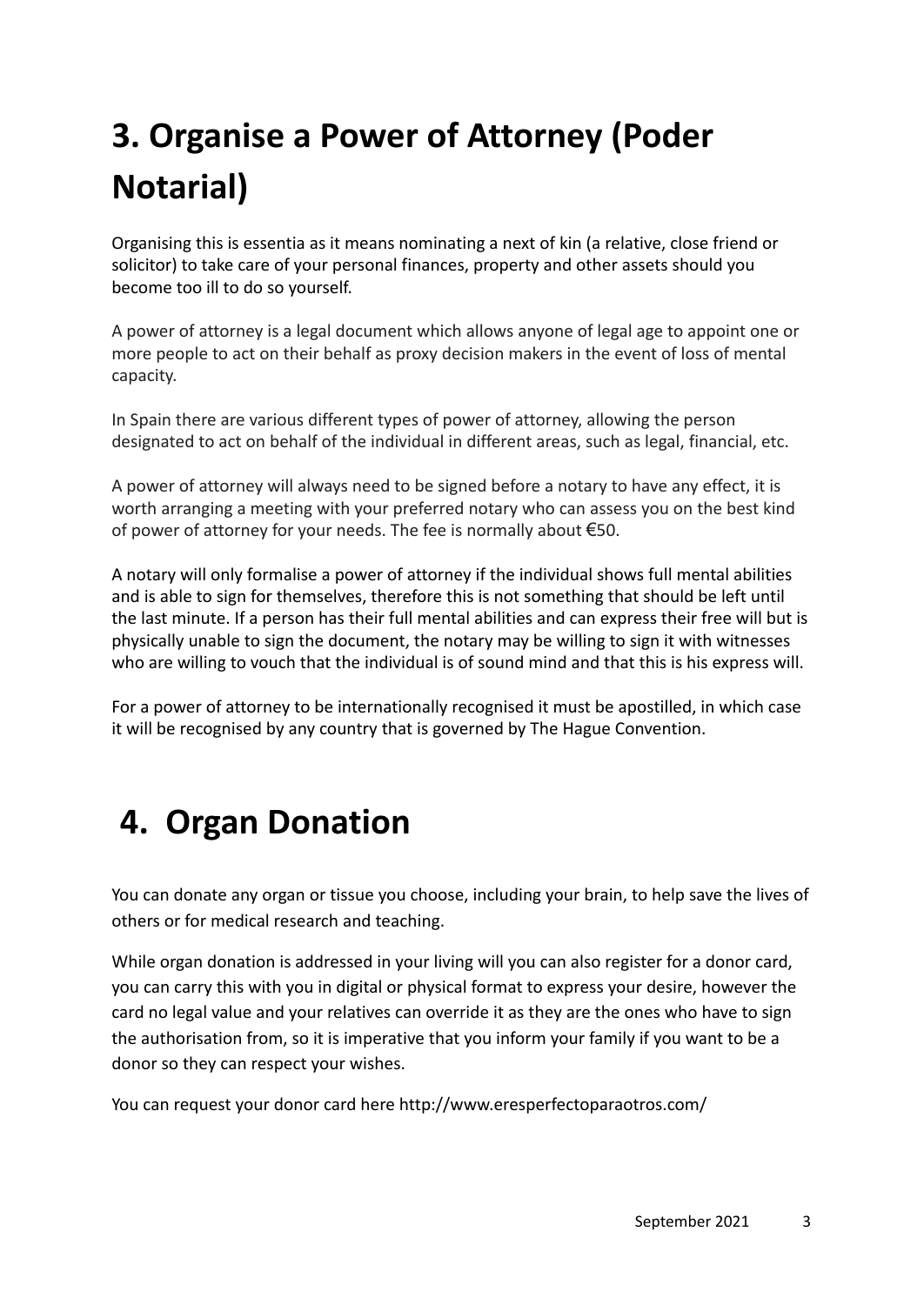# **5. End of Life Care**

### **5.a. Choosing Where To Die**

When making a plan for what you want when you die, it is important to consider the kind of care you would like towards the end of your life.

This includes where would you would like to die, whether you have any particular worries that you would like to discuss, and whether you wish to continue with any life-prolonging treatment. It is important to do this earlier rather than later just in case you are unable to make decisions for yourself in the future.

The places people are most likely to choose to die are:

- Hospices
- Care homes
- Hospitals
- At Home

#### **Hospices**

Mallorca does not have dedicated hospices as in the UK or other countries, but there are certain hospitals that have wards dedicated to palliative care, your medical team would be the ones to refer you to one of these centres when they see you are no longer able to manage at home.

The range of care may include:

- Pain and symptom control
- Psychological and social support
- Palliative rehabilitation helping patients to stay independent and continue to live their lives as they have done before
- Support in bereavement.

The centres in Mallorca offering palliative care include Hospital General, San Juan de Dios (Inca and Palma), Juan March and Manacor Hospital, Son Espases has a pediatric palliative care unit for oncological patients.

**DIME** is a Palliative care charity here in Mallorca and they have volunteers in most of these centres.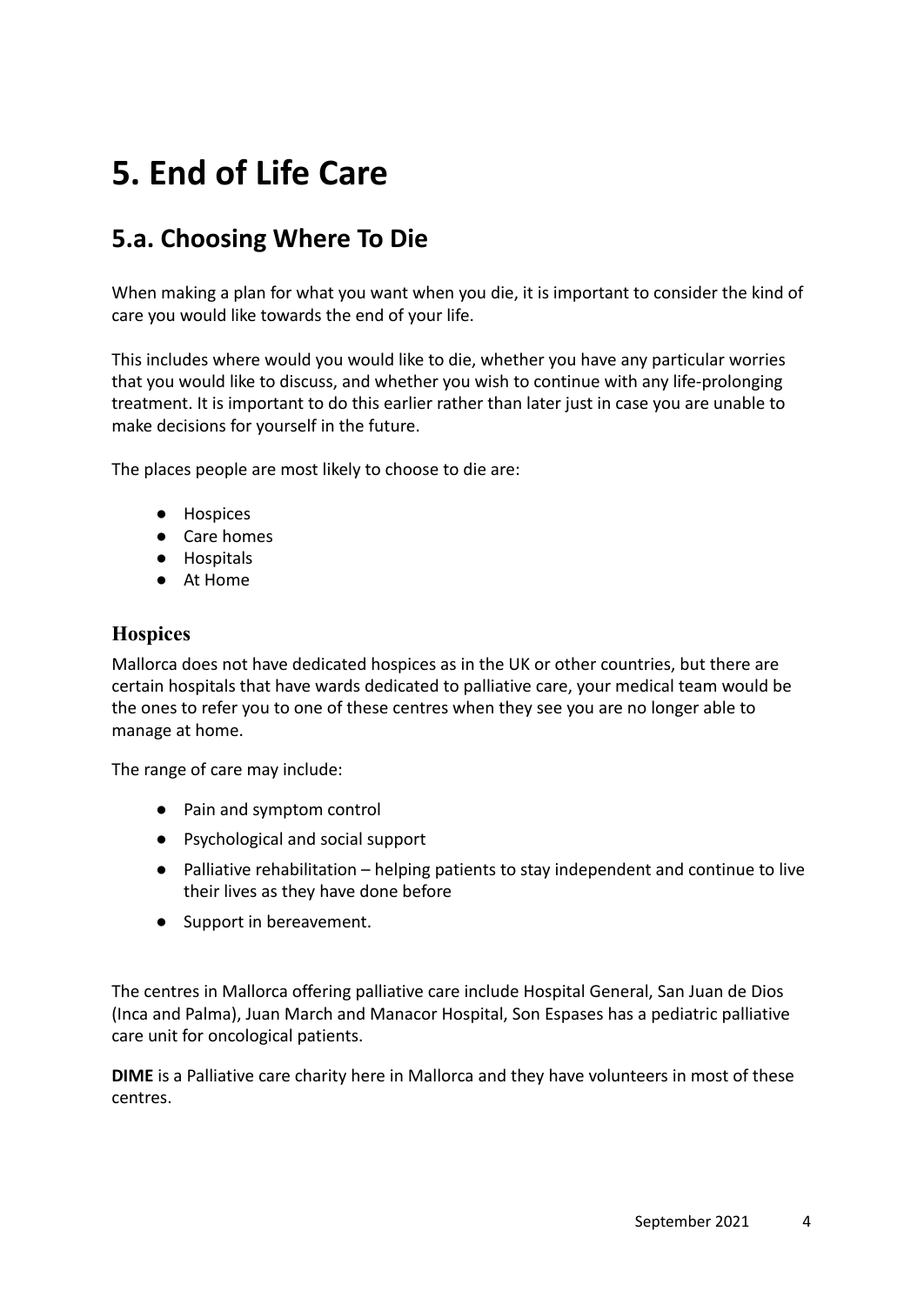#### **Care homes**

Care (or nursing) homes cater for long-term elderly residents who are no longer able to cope on their own. Care home staff usually encourage regular visits from relatives and, supported by the GP, are happy to consult relatives on continuing treatment and care of the elderly person, especially when their health is failing. They do not usually provide rooms for relatives to stay overnight, but are normally happy for you to spend as much time as possible with the person who is dying.

There are a number of public care homes on the island, but waiting lists are long and you may not always be given a place in one close to your family. There are also plenty of private care homes that can be somewhat easier to get into, but obviously this comes at a price.

Whether in a private or public care home, it is likely that if your health deteriorates you will be transferred to a hospital with a palliative care ward.

#### **Hospital**

More than half of us die in hospitals, they are often the best place for this especially if you require specialised nursing care and pain relief. If you cannot or do not want to be taken home, you will normally be allowed visitors who can stay at your bedside as long as you wish. If you are taken into one of the main hospitals (Son Espases, Son Llatzer, Manacor or Inca), they may transfer you to one of the other clinics with a dedicated palliative care unit.

#### **Note About Private Clinics**

There are no private hospices on the island, but if you are receiving treatment in a private clinic, your insurance will often cover palliative care within the hospital itself, if not, they will normally arrange for you to be transferred back into the social system so you can be moved to a clinic with a palliative care unit.

#### **At home**

Many people prefer to die at home where they feel comfortable and safe, if you prefer this option you can request the aid of ESAD, a team who can offer the medical support and pain relief you need during your final days, weeks or months.

The request for ESAD assistance has to be made through your oncologist or GP and your local medical centre will coordinate this. It is therefore important to make sure you are registered with the medical centre in your local area, as it can cause problems otherwise.

ESAD services include:

- Visits to the patient's home and contact by phone periodically.
- Assessment, monitoring, treatment and control of health situations that alter the patient's well-being.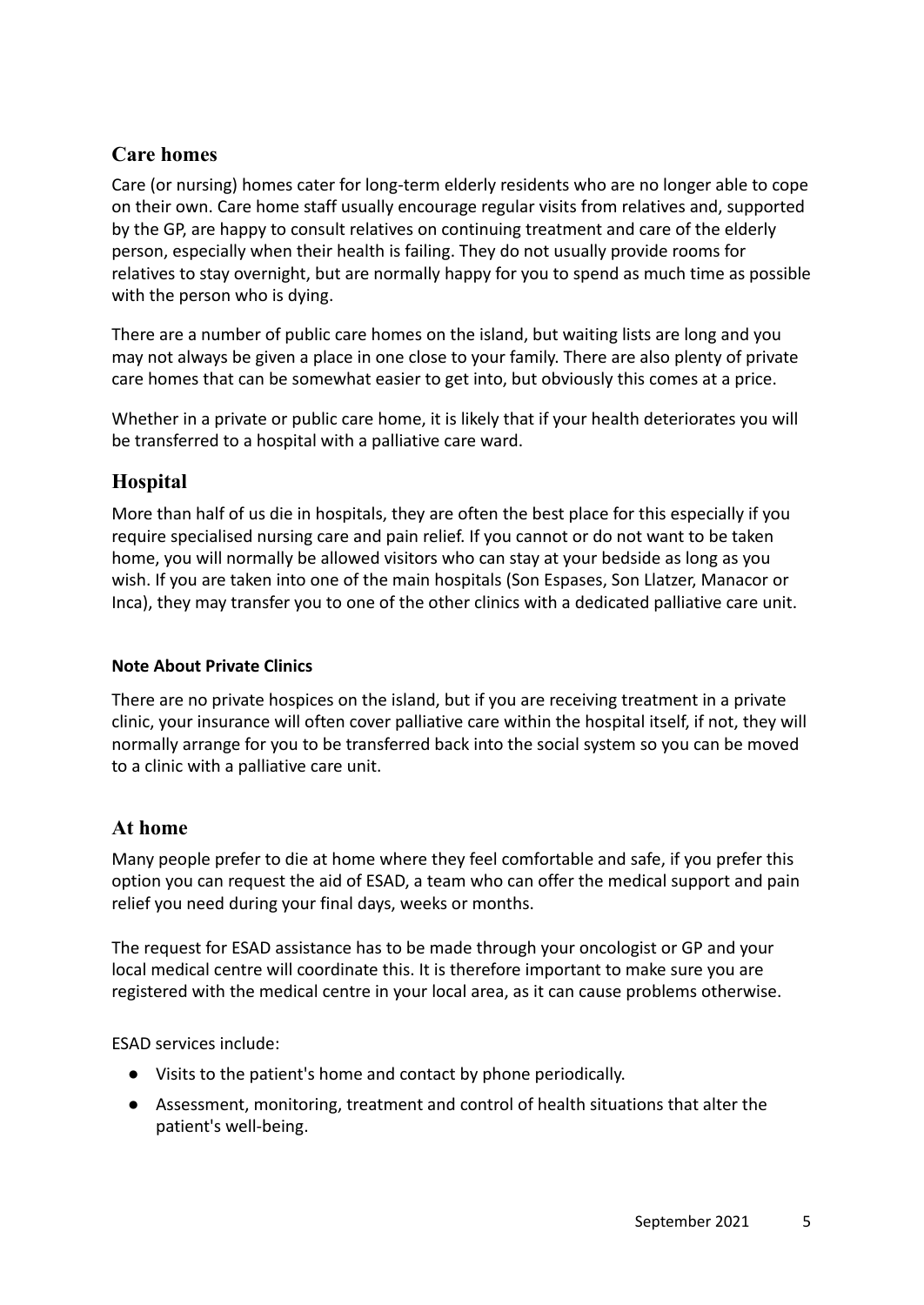- Psychological support that allows you to adapt to the disease with the highest quality of life possible.
- Deployment of all available resources so that the patient can live at home during the disease process.
- Advice and education, both for the patient and to the family and the caregiver, offering welfare-oriented care.
- Case management to avoid the patient having to travel to a hospital to receive health care, which avoids unnecessary waiting.
- All patients' notes will be lodged with the 061 (emergency medical services) and ESAD so in case of an emergency they have all the information to hand.

At any time the patient or family are worried they can call ESAD and they will either explain what to do or they will come over – normal waiting time can be up to two hours.

You can find more information about ESAD here: <https://www.ibsalut.es/apmallorca/ca/ap-mallorca/unitats-suport/esad>

While many of us may want to die at home, this is not always possible. For instance, the house may not be suitable, the person who would be the primary carer may be elderly or infirm and other relatives may be unable to offer appropriate care. Your GP and other health professionals will help you select the right place to receive the best care under the circumstances.

### **5.b. Dying - Advice for relatives**

#### **Procedure For next of Kin or Appointed Friend**

If you have already contacted and spoken with funeral Directors in advance you can call them immediately and they will contact the necessary Services involved.

If not follow the procedure below: $3$ 

*In the event of a death at home telephone 112 or 061 and explain there has been an expected death.*

<sup>&</sup>lt;sup>3</sup> Please note that this is standard procedure, but may vary depending on the place and time of death as well as the officials involved. When possible it is always best to plan in advance and make an arrangement with a funeral director, there are some on the island who have English speaking assistants, they will then handle everything and advise you where needed.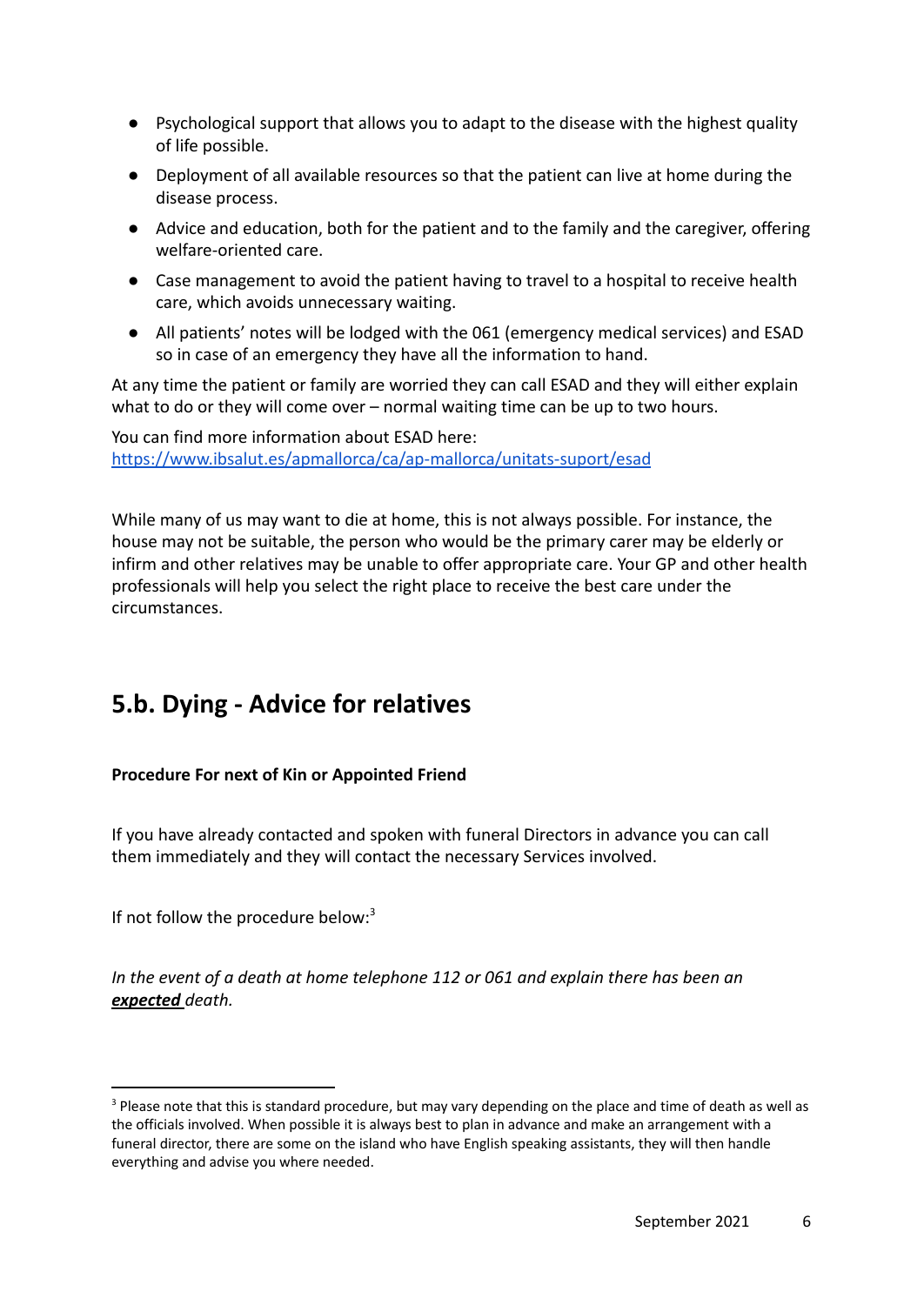If it is within normal working hours a doctor from your local PAC will come around and sign the Death Certificate.

Once the Certificate is signed the funeral Directors can proceed.

If it is out of hours the doctor on call will confirm the death but will not be able to write a Death Certificate, the GP will be informed, they will then come during surgery hours and issue the Death Certificate.

The next of kin will have to show a copy of Passport and NIE to the Funeral Directors to prove they have the authority to make any decisions.

## **6. Plan Your Funeral Arrangements:**

Have you thought about whether you would prefer to be buried or cremated?

Perhaps you would like an eco-friendly funeral rather than a more traditional one.

Think about what kind of service you would like, and whether you want it to be more of a celebration of your life than a conventional ceremony.

What hymns, readings or music would you like to have, and who would you like to be there? Write this down and give it to someone whom you trust, or put it in your will*. 4*

**Some things to decide on:** Burial or cremation In case of cremation, what do you want to happen to your ashes? Would you like an eulogy? Who would you like to write this? Any particular prayers, poems or other readings? Do you want flowers or donations to charity?

<sup>&</sup>lt;sup>4</sup> While a living will contains basic instructions for this, if you want a more detailed plan you will need to make your own and leave it with a trusted friend or relative.